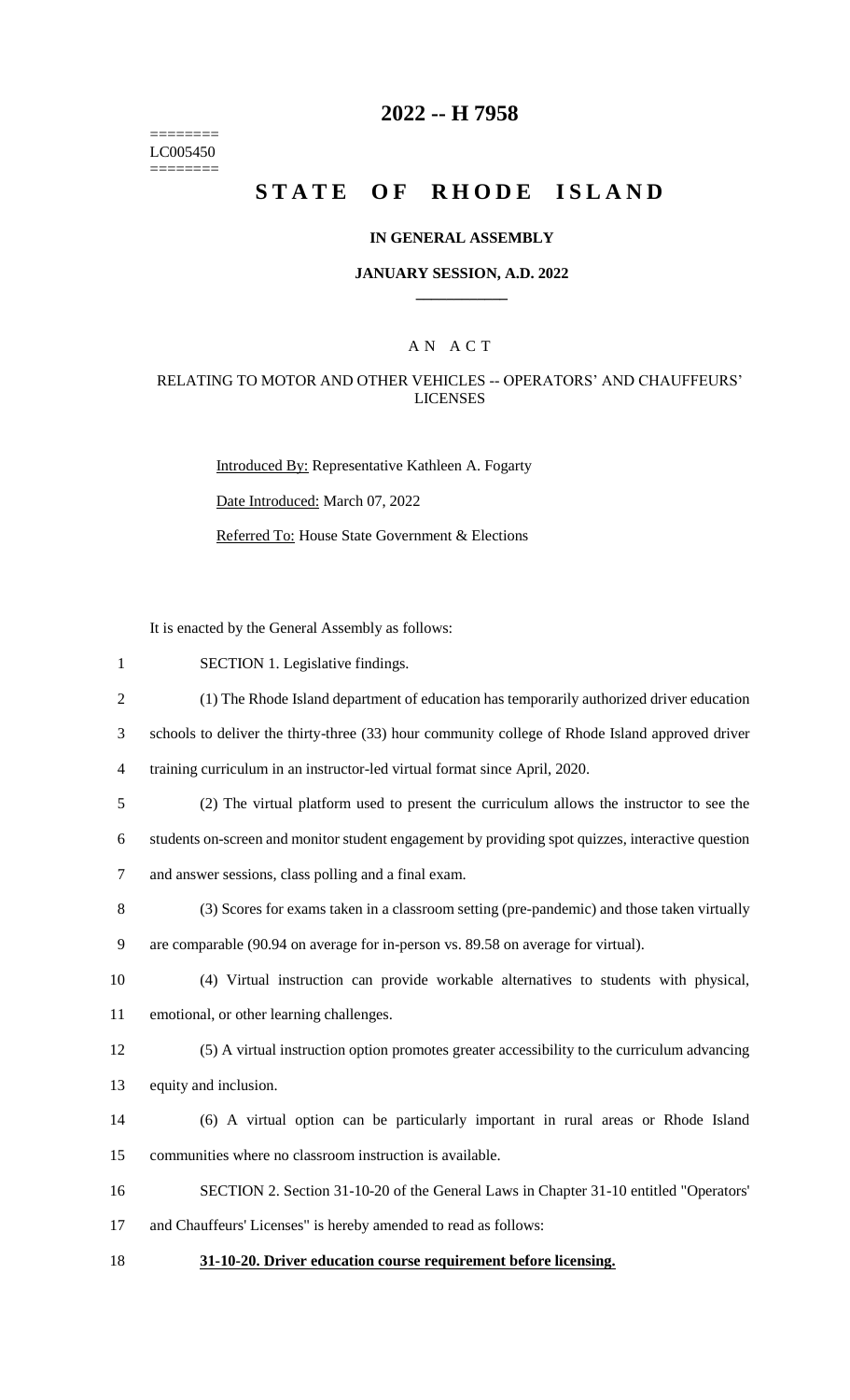(a) No limited-instruction permit or license shall be issued to any person not more than eighteen (18) years of age unless that person shall have successfully completed a course of instruction as provided in § 31-10-19, or a similar course of instruction, conducted in a classroom setting or in an instructor-led virtual format, recognized by the state board of education as equivalent to it. However, any person who is over eighteen (18) years of age and has been a holder of a motor vehicle operator's license issued to that person by any other state, territory, or possession of the United States, or any other sovereignty for a period of one year immediately prior to his or her application for a license under this chapter shall not be required to comply with the provisions of this section.

 (b) Commencing on July 1, 2004, no limited-instruction permit or license shall be issued to any person not more than eighteen (18) years of age unless that person shall have successfully completed a course of instruction as provided in § 31-10-19, or a similar course of instruction in another state recognized by the state board of education as equivalent to it. In determining whether a course is equivalent, the state board of education shall at a minimum require: (1) That the course consist of at least thirty-three (33) instructional hours that substantially conform with the current curriculum utilized by the instructor(s) at the Community College of Rhode Island, including a minimum of three (3) hours of instruction focusing upon specific Rhode Island traffic laws, the specific requirements of the Rhode Island graduated-licensing statute in § 31-10-6, and eight (8) hours specifically for instruction on the effects of alcohol and drugs on a driver. All driver's education programs shall include information concerning the Revised Uniform Anatomical Gift Act, chapter 18.6.1 of title 23, and information on donor cards pursuant to the applicable provisions of chapter 18.6.1 of title 23; (2) That the instructor holds a valid teacher's certificate; (3) That the instructor satisfactorily completes at least a three-credit (3) course in traffic safety education at an accredited institution of higher education; and (4) That the program does not offer outside the classroom road test instruction or driving lessons to Rhode Island students. However, any person who is over eighteen (18) years of age and has been a holder of a motor vehicle operator's license issued to that person by any other state, territory, or possession of the United States, or any other sovereignty for a period of one year immediately prior to his or her application for a license under this chapter shall not be required to comply with the provisions of this section.

 (c) The driver's education course and driver's license examination shall include material pertaining to a driver's rights and responsibilities when stopped by a law enforcement officer as explained during the driver education course, including, but not limited to, rights provided to drivers pursuant to chapter 21.2 of title 31, the "comprehensive community-police relationship act of 2015."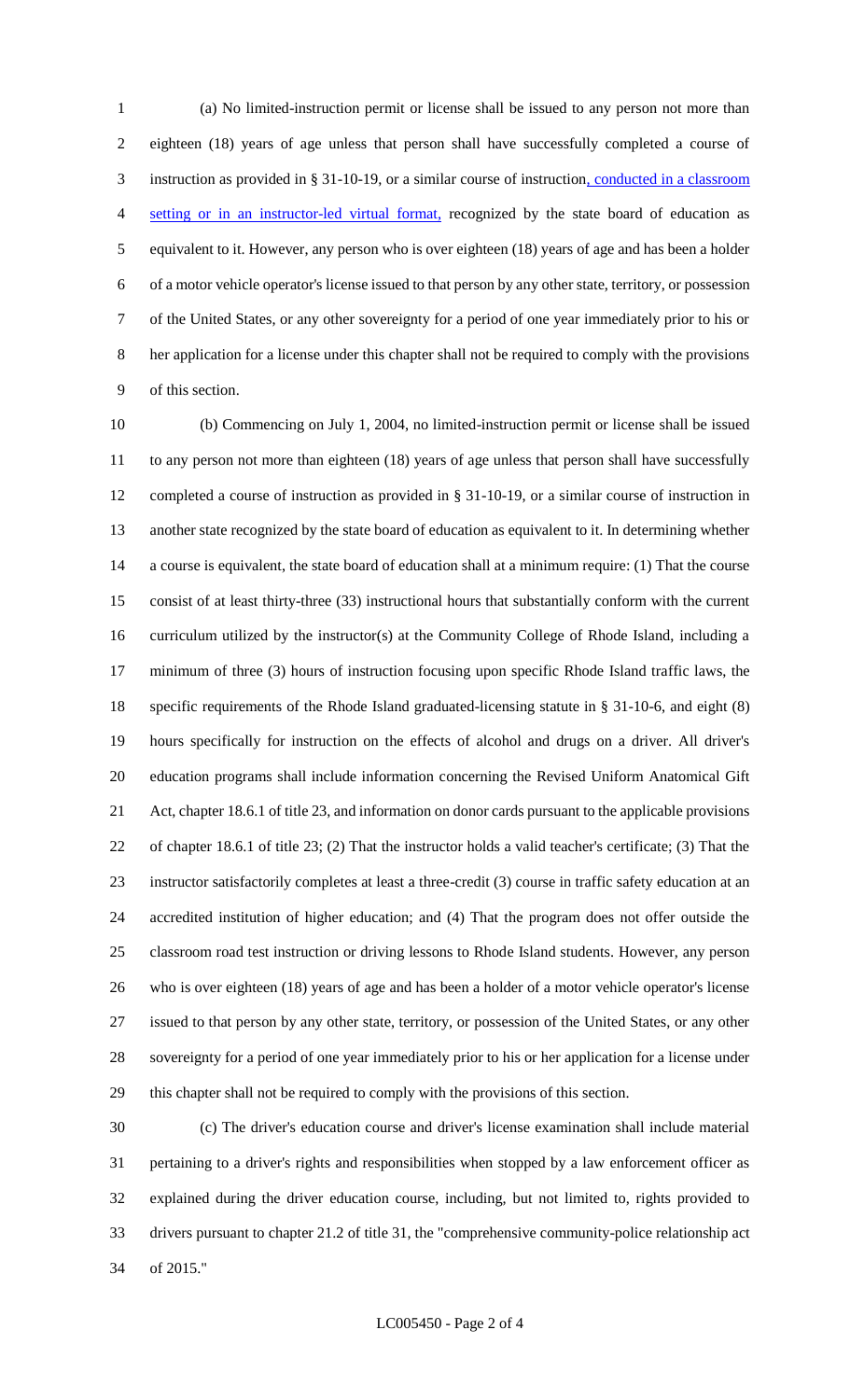1 SECTION 3. This act shall take effect upon passage.

#### $=$ LC005450 ========